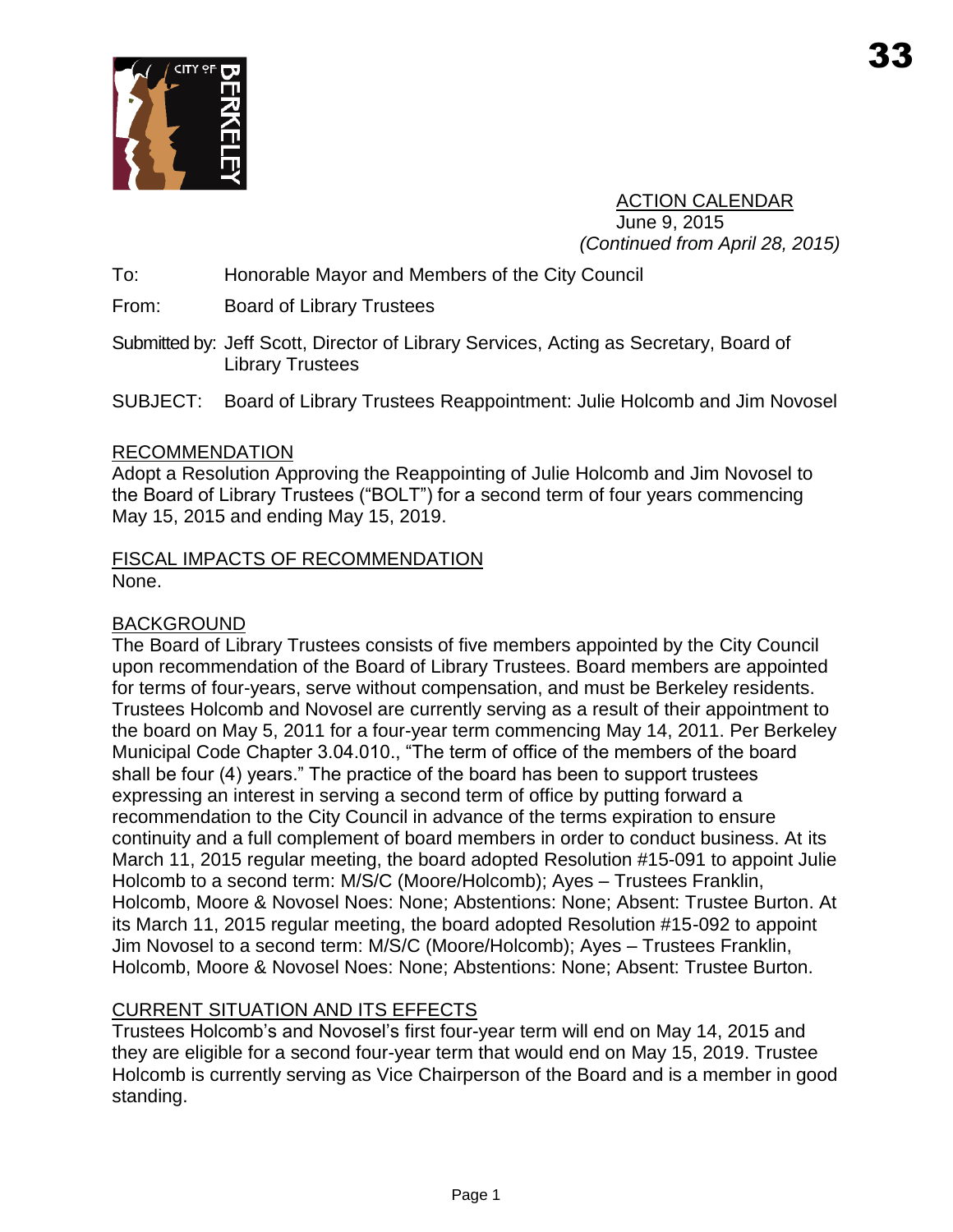# <u>CONTACT PERSON</u>

Jeff Scott, Director, Library Services, 981-6195

Attachments:

1. Resolution